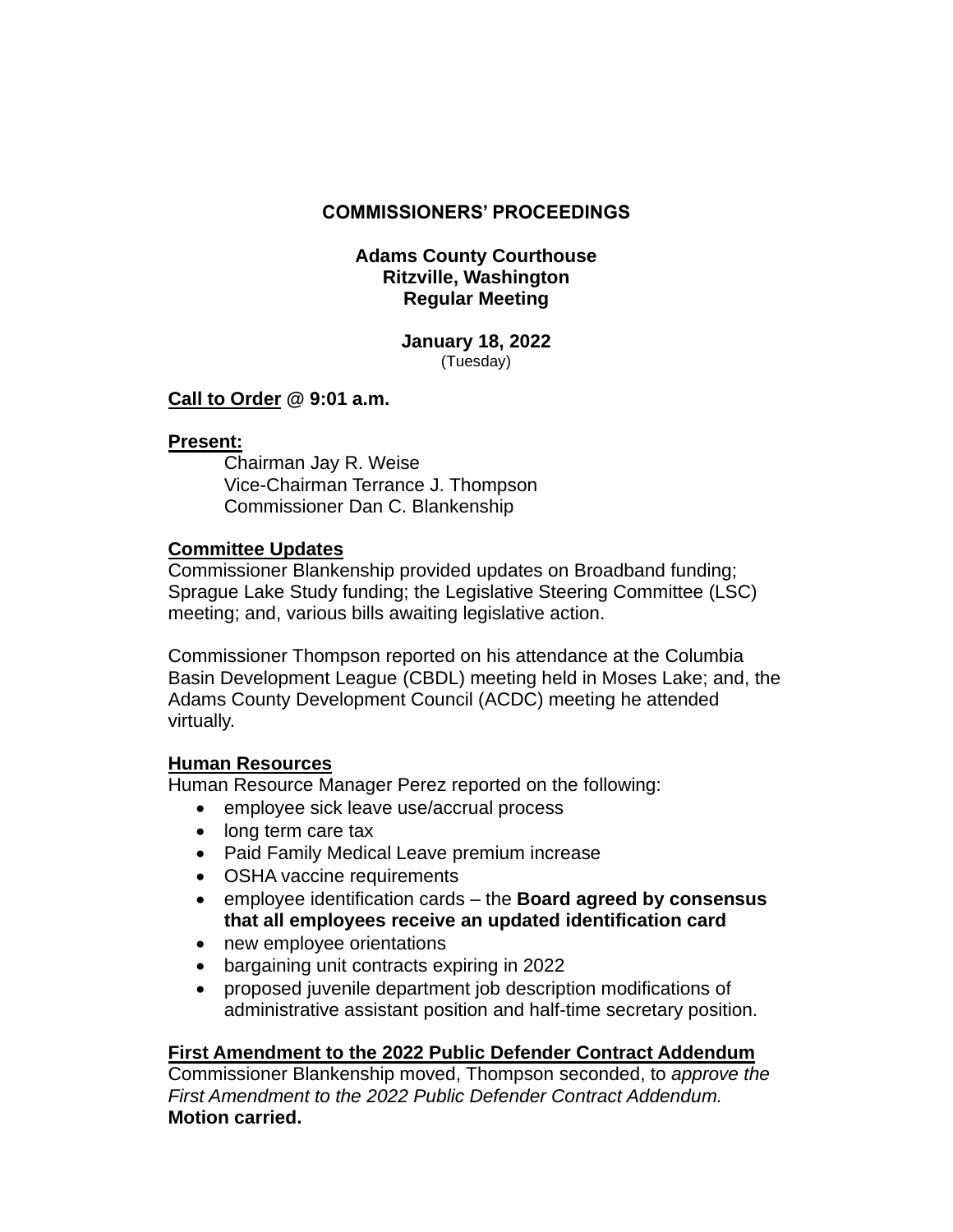The purpose of the Amendment is to substitute counsel and does not alter the total compensation of the underlying contract.

### **Board of Health Physician**

The Board provided **consensus authorization for Prosecutor Flyckt to contact Adams County Health Officer Dr. Brzezny to obtain an estimate of costs in the determination of Dr. Brzezny continuing to serve Adams County in the capacity of a contracted position or employee of the county.**

**Recess @ 12:00 Reconvene @ 1:00 p.m.**

### **Consent Agenda**

Commissioner Blankenship moved, Thompson seconded, to *approve the Consent Agenda.* **Motion carried.**

### **Minutes**

Preliminary minutes of January 11 and 12, 2022

**Resolution No. R-002-2022 Deal Road Project #2 Public Works** Approve Resolution No. R-002-2022 In the Matter of Establishing Deal Road Project #2 as County Road Project (CRP) #197 with an estimated total project cost of \$1,904,000.00 *(01/12/2022 Minutes)*

**Resolution No. R-003-2022 Funds Transfer Public Works** Approve Resolution No. R-003-2022 In the Matter of Transferring Funds from Current Expense Fund #001 to Courthouse O&M Fund #501

**Agreement WA State Military Department Emergency Management** Approve Agreement E20-066, Amendment B, in the amount of \$26,422, between Spokane County and Adams County for the contract period September 1, 2019 through May 31, 2022

## **Vouchers**

Vouchers audited and certified by the Adams County Auditor as required by RCW 42.24.080, and those expense reimbursement claims certified as required by RCW 42.24.090 and recorded on a listing, which was made available to the Board. These vouchers were listed as follows:

|     | <b>Fund Control Number</b> | Amount      |
|-----|----------------------------|-------------|
| 001 | 21-4147 – 21-4195A         | \$68,945.04 |
|     | 001 Hand Pays              | \$1,628.02  |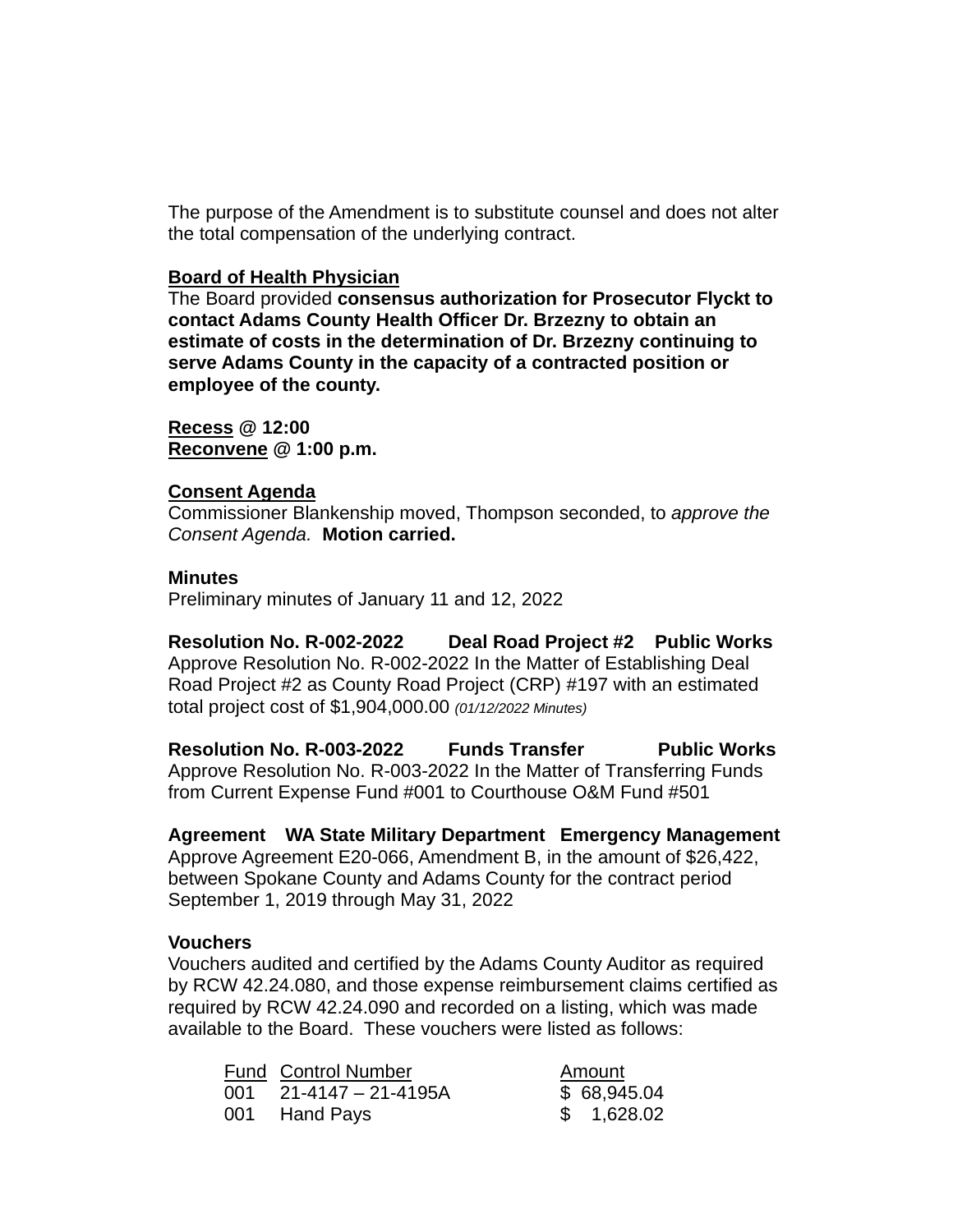| 104 | $21 - 4196 - 21 - 4202$ | 4,034.77      |
|-----|-------------------------|---------------|
| 106 | 21-4203                 | 195.90<br>\$  |
| 122 | 21-4204                 | 28.00<br>\$   |
| 123 | 21-4205                 | \$<br>70.30   |
| 166 | $21 - 4206 - 21 - 4210$ | \$<br>661.09  |
| 108 | 2046                    | 1,664.16<br>S |
| 115 | $2047 - 2052$           | \$112,608.67  |
| 321 | $2053 - 2054$           | 9,352.05<br>S |
| 401 | $2055 - 2061$           | \$60,913.30   |
| 590 | $2062 - 2081$           | \$40,534.00   |
|     | <b>TOTAL</b>            | \$300,635.30  |

## **Permanent Minutes Signed**

January 4 and 5, 2022

### **Correspondence Received**

Brandon West, Attorney re: Public Defender Quarterly Report for 4th Quarter, 2021

Kyya Grant, Director, Adams County Pet Rescue re: report of activities, 2021 intake and outcome report

## **Adjournment @ 11:59 a.m.**

Submitted: s/Patricia J. Phillips, CMC Clerk of the Board

Edited and Approved:

BOARD OF COUNTY COMMISSIONERS ADAMS COUNTY, WASHINGTON s/Jay R. Weise, Chairman s/Terrance J. Thompson, Vice-Chairman s/Dan C. Blankenship, Commissioner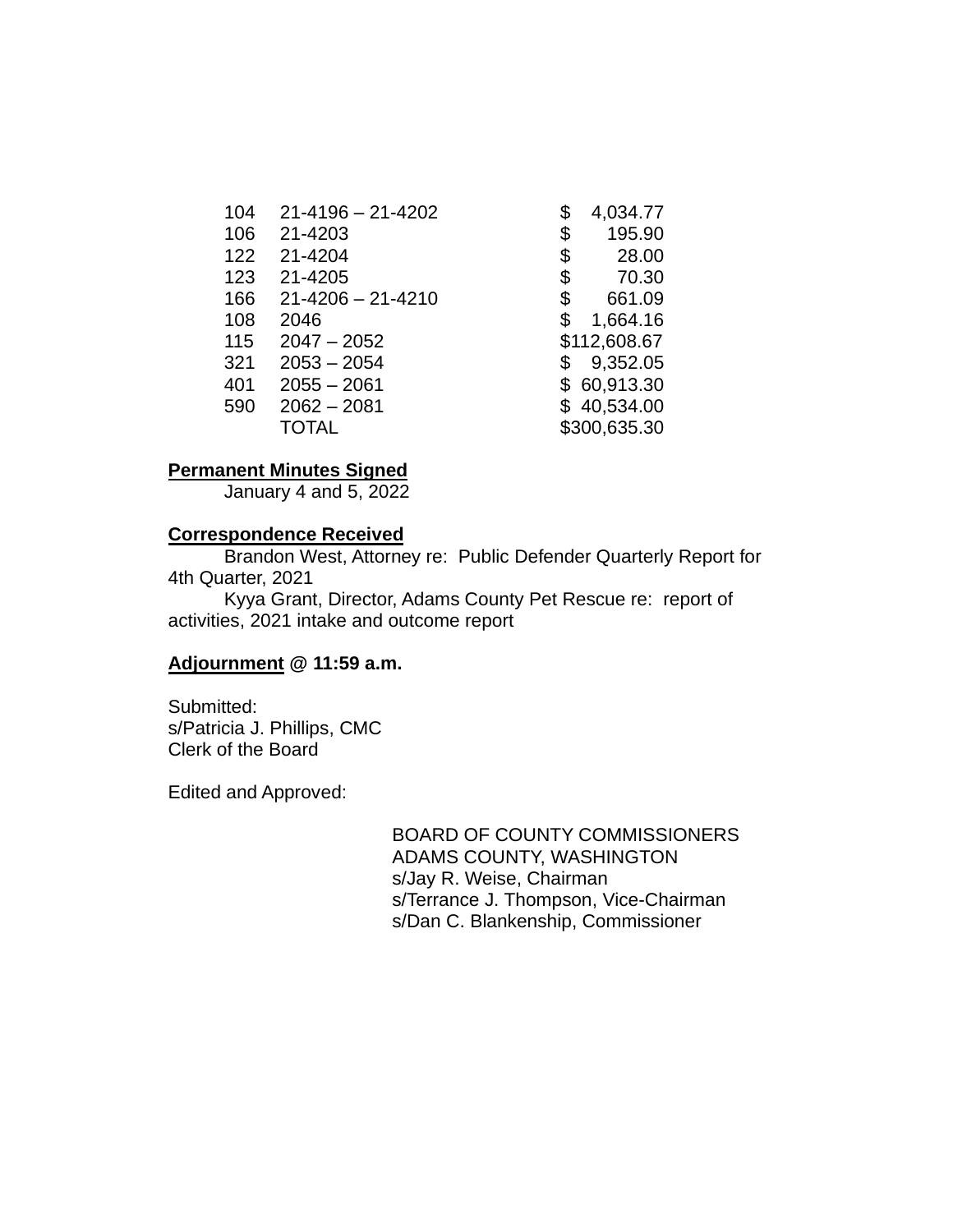Before the Board of County Commissioners of Adams County, Washington

In the matter of (Deal Road Project #2) …**Resolution No. R-002-2022**

 County Road Project No.197

IT IS HEREBY RESOLVED BY THE BOARD OF COUNTY COMMISSIONERS that it is their intention to reconstruct roadway and make improvements to the Deal Road Project #2, Road # 63364 from MP 0.00 to MP 2.80. Work to include drainage, surfacing, and other improvements as needed.

Length of project: 2.80 miles Width of roadbed: 36 feet Surface: 30 feet Type surfacing: **Asphalt Surfacing**  Estimated date of beginning: **February 1, 2022** Estimated date of completion: **December 31, 2027**

BE IT FURTHER RESOLVED that the foregoing proper road is hereby appropriated the sums in the following detail.

| $\frac{1}{2}$                   |                  |
|---------------------------------|------------------|
|                                 | County Road Fund |
| Preliminary Engineering         | 98,000.00        |
| Right-of-way                    |                  |
| Items of Work                   |                  |
| <b>County Force</b>             |                  |
| Contract                        | \$1,708,000.00   |
| <b>Construction Engineering</b> | 98,000.00        |
|                                 |                  |

#### **TOTAL \$ 1,904,000.00**

The county road purpose herein described is HEREBY DECLARED to be a public necessity and the County Road Engineer is HEREBY ORDERED AND AUTHORIZED to report and proceed thereon as by law provided.

BE IT FURTHER RESOLVED that this purpose by Contract in accordance with Standard Road and Bridge Specifications of the State of Washington as adopted by this Board.

Adopted this 18<sup>th</sup> day of January, 2022.

BOARD OF COMMISSIONERS ADAMS COUNTY, WASHINGTON s/Jay R Weise, Chairman s/Terrance J. Thompson, Vice-Chairman s/Dan C. Blankenship, Commissioner

ATTEST: s/Patricia J. Phillips, CMC Clerk of the Board